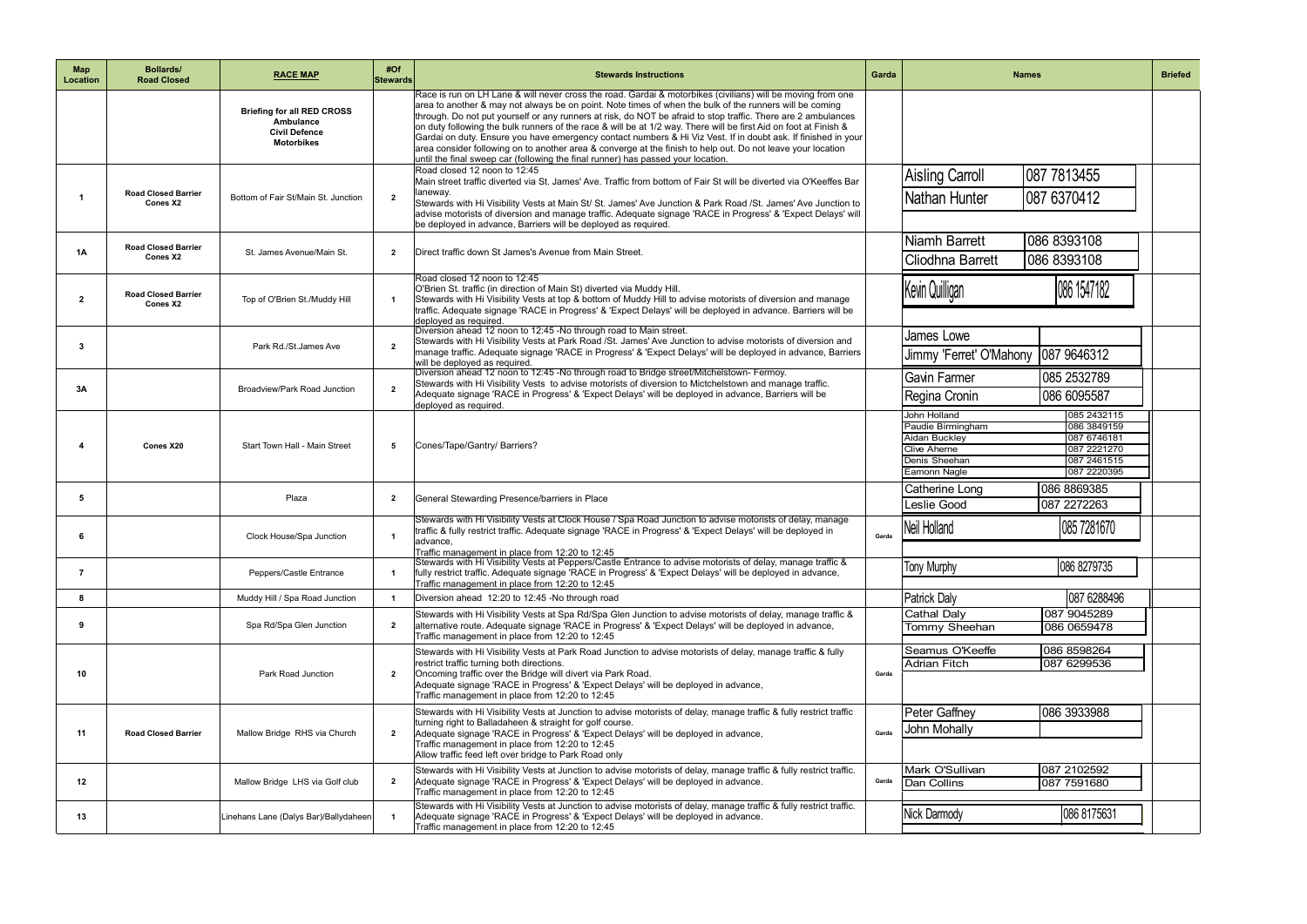| Adrian Ryder                            | 085 7129082                |  |  |  |  |  |  |
|-----------------------------------------|----------------------------|--|--|--|--|--|--|
|                                         |                            |  |  |  |  |  |  |
| Noel Daly                               | 087 2927508                |  |  |  |  |  |  |
| Jerry O'Connell                         | 087 9436384                |  |  |  |  |  |  |
|                                         |                            |  |  |  |  |  |  |
| Brendan Flanagan                        | 087 311 1778               |  |  |  |  |  |  |
| Catriona Horgan                         | 086 3798959                |  |  |  |  |  |  |
| Valerie O'Sullivan Garvey   086 8177003 |                            |  |  |  |  |  |  |
| Joann Crean                             | 087 9632611                |  |  |  |  |  |  |
| Eavan Sheehan                           | 087 8382829                |  |  |  |  |  |  |
| Lisa O'Leary Barrow                     | 087 6461799                |  |  |  |  |  |  |
| PJ Murphy                               | 086 8297450                |  |  |  |  |  |  |
| <b>Chris Murphy</b>                     | 086 8297450                |  |  |  |  |  |  |
| Caroline Kelly Brophy                   | 087 2431932                |  |  |  |  |  |  |
|                                         |                            |  |  |  |  |  |  |
| <b>Michael Kilmartin</b>                | 087 8329023                |  |  |  |  |  |  |
| Alan Condon                             | 087 7915854                |  |  |  |  |  |  |
| John Joe Cronin                         | 087 9821847                |  |  |  |  |  |  |
| Barbara Lehane O'Mahony                 | 087 9002612                |  |  |  |  |  |  |
| <b>Aoife Carroll</b>                    | 087 7961036                |  |  |  |  |  |  |
|                                         |                            |  |  |  |  |  |  |
| Shane Anglim                            | 086 8235185                |  |  |  |  |  |  |
| Shane Crowley                           | 087 2303401                |  |  |  |  |  |  |
|                                         |                            |  |  |  |  |  |  |
| Denise O'Connor<br>Benjie Hallihan      | 087 9045882<br>086 8493022 |  |  |  |  |  |  |
| Thomas Lucey                            | 086 3426859                |  |  |  |  |  |  |
| Paul Cusack                             | 087 9521564                |  |  |  |  |  |  |
|                                         |                            |  |  |  |  |  |  |
| Joan O'Connell                          | 085 1110839                |  |  |  |  |  |  |
| Shane Guerin                            | 087 9081196                |  |  |  |  |  |  |
| Cliona Wolfe                            | 087 6632285                |  |  |  |  |  |  |
| Pat Healy                               | 086 0615384                |  |  |  |  |  |  |
| Barry O'Callaghan                       | 087 7828171                |  |  |  |  |  |  |
| John O'Sullivan                         | 085 1241311                |  |  |  |  |  |  |
| Kevin O'Donnell                         | 086 3290941                |  |  |  |  |  |  |
| Neil Kelliher                           | 086 1751088                |  |  |  |  |  |  |
| <b>Aisling O'Neill</b>                  | 085 8638522                |  |  |  |  |  |  |
| Colm Sheehan                            | 086 1744448                |  |  |  |  |  |  |
| John Holland                            | 085 2432115                |  |  |  |  |  |  |
| Mary Carey                              | 087 6550801                |  |  |  |  |  |  |
|                                         |                            |  |  |  |  |  |  |
| Gearoid Fitzpatrick                     | 085 2387076                |  |  |  |  |  |  |
|                                         |                            |  |  |  |  |  |  |
|                                         |                            |  |  |  |  |  |  |
| Helen Mehigan                           | 087 6361218                |  |  |  |  |  |  |
| Joan Ryan                               | 086 8322314                |  |  |  |  |  |  |
| John Kelly                              | 087 8164205                |  |  |  |  |  |  |
| Ed McDonnell                            | 086 8038591                |  |  |  |  |  |  |
| Donie Shine                             | 086 8149970                |  |  |  |  |  |  |
| Ger Murphy                              |                            |  |  |  |  |  |  |
| Pauline Creedon                         | 087 2102592                |  |  |  |  |  |  |
| Catherine O'Callaghan                   | 087 2102592                |  |  |  |  |  |  |

| 001Z               |  |
|--------------------|--|
| 087 2              |  |
| 0872               |  |
| 087 2 <sup>.</sup> |  |

|      |                            |                                                          |                         | Stewards with Hi Visibility Vests in situ on road to advise motorists of delay, manage traffic & fully restrict<br>traffic approaching Balladaheen.                                                                       |       | <b>Adrian Ryder</b>                                  |
|------|----------------------------|----------------------------------------------------------|-------------------------|---------------------------------------------------------------------------------------------------------------------------------------------------------------------------------------------------------------------------|-------|------------------------------------------------------|
| 14   |                            | Top of Ballydaheen Motorbike Shop                        | $\overline{\mathbf{1}}$ | Adequate signage 'RACE in Progress' & 'Expect Delays' will be deployed in advance.<br>Traffic management in place from 12:20 to 12:45                                                                                     |       |                                                      |
|      |                            |                                                          |                         | Stewards with Hi Visibility Vests at junction to advise motorists of delay, manage traffic & fully restrict traffic at                                                                                                    |       | <b>Noel Daly</b>                                     |
|      |                            | Amber Garage / Summer Hill Junction                      |                         | junction.                                                                                                                                                                                                                 | Garda | Jerry O'Connell                                      |
| 15   |                            | Amber Garage Exit onto Old Cork Road                     | $\mathbf{3}$            | Adequate signage 'RACE in Progress' & 'Expect Delays' will be deployed in advance.                                                                                                                                        |       | <b>Brendan Flanag</b>                                |
|      |                            |                                                          |                         | Traffic management in place from 12:20 to 12:45                                                                                                                                                                           |       | Catriona Horgar                                      |
| 16   |                            | Townview Junction (Weedle Pharmacy)                      | $\overline{1}$          | Traffic management 12:30 to 13:00 -No Traffic crossing path of runners from Town view estate or straight<br>across road from Church view Road                                                                             |       | Valerie O'Sulliva                                    |
| 17   |                            | Cork Road / Canon Sheehans/New<br><b>Estate Junction</b> | $\overline{\mathbf{1}}$ | Traffic management 12:30 to 13:00 -No Traffic crossing path of runners                                                                                                                                                    |       | Joann Crean                                          |
| 18   |                            | <b>Medical Centre</b>                                    | -1                      | Stop traffic entering & exiting Medical Centre crossing path of runners.                                                                                                                                                  |       | Eavan Sheehan                                        |
| 19   |                            | N20 Slip                                                 | $\overline{1}$          | Stop traffic entering Slip Road                                                                                                                                                                                           |       | Lisa O'Leary Barrow                                  |
| 20   |                            | <b>Goulds Hill Junction</b>                              | 3                       | Ensure no traffic turns right from Quartertown junction towards the majestic/Cork city. Traffic can feed left to<br>town.                                                                                                 |       | PJ Murphy<br><b>Chris Murphy</b><br>Caroline Kelly E |
|      |                            |                                                          |                         |                                                                                                                                                                                                                           |       |                                                      |
|      | Cones X10                  |                                                          | 3                       | At 12:00 position bollards X10 deployed to 1/3 of the LH lane along bridge.<br>Allow traffic from Cork city to turn left to Quartertown. Traffic will be delayed behind runners.                                          |       | Michael Kilmart                                      |
| 21   |                            | Robs Bridge Junction                                     |                         | Reposition deployed cones on N20, from Robs Bridge to Mallow South Bridge on road side of the yellow line,                                                                                                                |       | Alan Condon                                          |
|      |                            |                                                          |                         | to allow runners to run the full width of the hard shoulder.                                                                                                                                                              |       | John Joe Cronir                                      |
| 21A  |                            | Robs Bridge Junction                                     | -1                      | Official with High Vis and Red Flag to alert traffic approaching Mallow of event in progress: Wave Flag at<br>Oncoming Traffic . Adequate signage in place.                                                               |       | Barbara Lehane O'l                                   |
|      |                            |                                                          |                         | Place Signage 'Race in Progress' on Main Road.                                                                                                                                                                            |       | Aoife Carroll                                        |
| 22   | Cones X15                  | Mallow South Bridge Fly Over                             | $\overline{1}$          | At 12:00 position Bollards X15 at Mallow South Bridge are deployed to 1/3 of the LH lane. Stewards to stand<br>inside bollards.<br>MESSAGE TO RUNNERS: Need to advise runners of uneven surface & beware of the footpath. |       |                                                      |
|      |                            |                                                          |                         | Official with High Vis and Red Flag to alert traffic coming from North and South of event in progress and to                                                                                                              |       | Shane Anglim                                         |
| 22A  | Flags X2                   | Mallow South Bridge Fly Over                             | $\overline{2}$          | slow traffic down: Wave Flag at Oncoming Traffic . Adequate signage in place.                                                                                                                                             |       | <b>Shane Crowley</b>                                 |
|      |                            |                                                          |                         |                                                                                                                                                                                                                           |       | Denise O'Connor                                      |
| 22B  |                            | Mallow South Bridge Fly Over                             |                         | 2 Stewards each side to ensure pedestrians and spectators do not congregate on bridge . Signage in Place.<br>$\overline{\bf{4}}$                                                                                          |       | Benjie Hallihan<br>Thomas Lucey                      |
|      |                            |                                                          |                         |                                                                                                                                                                                                                           |       | <b>Paul Cusack</b>                                   |
|      |                            |                                                          |                         | At 12:15 position 1 Road closure sign Close Slip Road (Up & Down) to Traffic & Bollards encroaching to LH                                                                                                                 |       | Joan O'Connell                                       |
| 23   | <b>Road Closed Barrier</b> | 10 Arches Slip Road A                                    | $\mathbf{1}$            | lane.                                                                                                                                                                                                                     |       |                                                      |
| 24   | <b>Road Closed Barrier</b> | 10 Arches Slip Road B                                    | -1                      | At 12:15 position 1 Road closure sign Close Slip Road (Up & Down) to Traffic & Bollards encroaching to LH<br>lane.                                                                                                        |       | Shane Guerin                                         |
| 25   | Cones X15                  | 10 Arch Bridge Fly Over                                  | $\overline{1}$          | At 12:00 position bollards X 15 encroaching to LH lane. MESSAGE TO RUNNERS: Need to advise runners<br>of uneven surface & beware of the footpath.                                                                         |       | Cliona Wolfe                                         |
| 25A  | Flags X2                   | 10 Arch Bridge Fly Over                                  | $\overline{2}$          | Official with High Vis and Red Flag to alert traffic coming from North and South of event in progress and to                                                                                                              |       | Pat Healy                                            |
|      |                            |                                                          |                         | slow traffic down: Wave Flag at Oncoming Traffic. Adequate signage in place.                                                                                                                                              |       | Barry O'Callaghar<br>John O'Sullivan                 |
|      |                            | 10 Arch Bridge Fly Over                                  | $\mathbf{2}$            | 2 Stewards each side to ensure pedestrians and spectators do not congregate on bridge . Signage in Place.                                                                                                                 |       | Kevin O'Donnell                                      |
| 25B  |                            |                                                          |                         |                                                                                                                                                                                                                           |       | <b>Neil Kelliher</b>                                 |
|      |                            |                                                          |                         |                                                                                                                                                                                                                           |       | Aisling O'Neill                                      |
|      |                            |                                                          |                         | Stewards at the roundabout. Stewards to stand inside bollards.                                                                                                                                                            |       | Colm Sheehan                                         |
| 26   | Cones X10                  | Ten Arch to Roundabout to Rail Bridge                    | $\mathbf{3}$            | At 12:00 position bollards from 10 Arch Bridge to take FULL LH lane up to roundabout with signage Race In                                                                                                                 | Garda | John Holland                                         |
|      |                            |                                                          |                         | Progress Additional Bollards X6 to encroach up to Rail bridge at start of Navigation Road. GARDA at<br>roundabout                                                                                                         |       | Mary Carey                                           |
|      |                            |                                                          |                         |                                                                                                                                                                                                                           |       |                                                      |
| 26 A | Flags X1                   |                                                          |                         | Official with High Vis and Red Flag to alert traffic heading to Cork of event in progress: Wave Flag at<br>Oncoming Traffic. Adequate signage in place.                                                                   |       | Gearoid Fitzpatrick                                  |
| 27   |                            | Traffic Calming Island Navigation Road                   | $\overline{2}$          | Ensure Safety of runners from cards travelling towards killarney direction.                                                                                                                                               |       | Helen Mehigan                                        |
|      |                            |                                                          |                         |                                                                                                                                                                                                                           |       | Joan Ryan                                            |
| 27A  | <b>Timing Clock</b>        | Mile 5 Marker<br>Firville End of Racecourse Hard         | $\overline{1}$          | <b>Timing Clock</b><br>Bollards X4 to filter runners onto narrow section of the road. Motorbikes to be used here. Stop traffic going to                                                                                   |       | John Kelly                                           |
| 28   | Cones X4                   | Shoulder                                                 | $\overline{2}$          | Killarney before road narrows for duration of race. Traffic to Mallow to proceed as normal. (GARDA NEEDED)                                                                                                                | Garda | Ed McDonnell                                         |
| 29   | Cones X6                   | Killarney Road/Long Fields Junction                      | $\overline{2}$          | Bollards X6, 2 way traffic 2 Stewards                                                                                                                                                                                     |       | Donie Shine<br><b>Ger Murphy</b>                     |
|      |                            |                                                          |                         |                                                                                                                                                                                                                           |       | Pauline Creedon                                      |
|      |                            |                                                          |                         |                                                                                                                                                                                                                           |       | Catherine O'Callagl                                  |

Jackie O'Callaghan 087 2102592 Caroline Murphy **087 2102592**